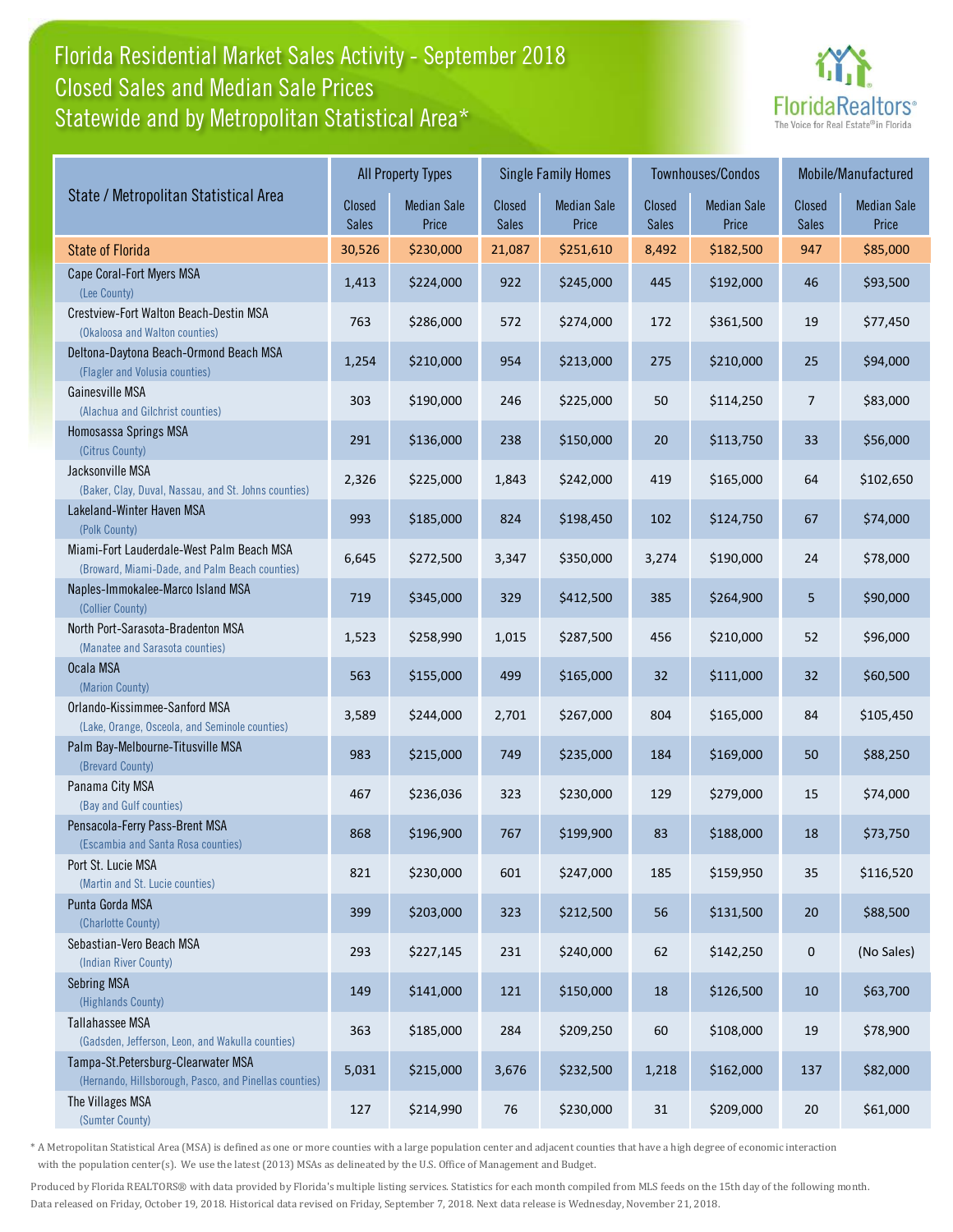# Florida Residential Market Sales Activity - September 2018 Listed by County Closed Sales and Median Sale Prices



| County                     | <b>All Property Types</b> |                             |                        | <b>Single Family Homes</b>  |                        | Townhouses/Condos           | Mobile/Manufactured    |                             |
|----------------------------|---------------------------|-----------------------------|------------------------|-----------------------------|------------------------|-----------------------------|------------------------|-----------------------------|
|                            | Closed<br><b>Sales</b>    | <b>Median Sale</b><br>Price | Closed<br><b>Sales</b> | <b>Median Sale</b><br>Price | Closed<br><b>Sales</b> | <b>Median Sale</b><br>Price | Closed<br><b>Sales</b> | <b>Median Sale</b><br>Price |
| Alachua County             | 294                       | \$191,950                   | 239                    | \$225,000                   | 50                     | \$114,250                   | 5                      | \$64,000                    |
| <b>Baker County</b>        | 19                        | \$193,000                   | 15                     | \$195,117                   | 0                      | (No Sales)                  | 4                      | \$102,950                   |
| <b>Bay County</b>          | 434                       | \$237,018                   | 296                    | \$230,000                   | 126                    | \$279,500                   | 12                     | \$87,475                    |
| <b>Bradford County</b>     | 20                        | \$137,750                   | 16                     | \$145,000                   | $\mathbf 0$            | (No Sales)                  | 4                      | \$77,000                    |
| <b>Brevard County</b>      | 983                       | \$215,000                   | 749                    | \$235,000                   | 184                    | \$169,000                   | 50                     | \$88,250                    |
| <b>Broward County</b>      | 2,352                     | \$255,000                   | 1,142                  | \$350,000                   | 1,199                  | \$165,000                   | 11                     | \$65,000                    |
| <b>Calhoun County</b>      | 3                         | \$129,500                   | $\overline{2}$         | \$152,250                   | 0                      | (No Sales)                  | $\mathbf{1}$           | \$125,000                   |
| <b>Charlotte County</b>    | 399                       | \$203,000                   | 323                    | \$212,500                   | 56                     | \$131,500                   | 20                     | \$88,500                    |
| <b>Citrus County</b>       | 291                       | \$136,000                   | 238                    | \$150,000                   | 20                     | \$113,750                   | 33                     | \$56,000                    |
| <b>Clay County</b>         | 278                       | \$202,500                   | 239                    | \$216,010                   | 24                     | \$143,500                   | 15                     | \$96,000                    |
| <b>Collier County</b>      | 719                       | \$345,000                   | 329                    | \$412,500                   | 385                    | \$264,900                   | 5                      | \$90,000                    |
| <b>Columbia County</b>     | 66                        | \$145,000                   | 49                     | \$173,750                   | $\mathbf 0$            | (No Sales)                  | 17                     | \$82,000                    |
| <b>DeSoto County</b>       | 29                        | \$143,000                   | 19                     | \$160,000                   | 0                      | (No Sales)                  | 10                     | \$74,000                    |
| <b>Dixie County</b>        | 14                        | \$70,625                    | $\overline{7}$         | \$75,250                    | $\mathbf{1}$           | \$174,000                   | 6                      | \$55,250                    |
| <b>Duval County</b>        | 1,262                     | \$191,995                   | 1,017                  | \$207,990                   | 231                    | \$144,490                   | 14                     | \$85,290                    |
| <b>Escambia County</b>     | 496                       | \$179,000                   | 416                    | \$179,900                   | 70                     | \$170,950                   | 10                     | \$78,750                    |
| <b>Flagler County</b>      | 249                       | \$235,000                   | 211                    | \$239,900                   | 34                     | \$200,000                   | 4                      | \$147,500                   |
| <b>Franklin County</b>     | 19                        | \$367,500                   | 15                     | \$528,750                   | 3                      | \$167,500                   | $\mathbf{1}$           | \$127,750                   |
| <b>Gadsden County</b>      | 29                        | \$126,500                   | 23                     | \$152,000                   | 0                      | (No Sales)                  | 6                      | \$80,000                    |
| <b>Gilchrist County</b>    | 9                         | \$140,000                   | 7                      | \$140,000                   | $\mathbf 0$            | (No Sales)                  | $\overline{2}$         | \$118,950                   |
| <b>Glades County</b>       | 7                         | \$68,000                    | 5                      | \$78,700                    | 0                      | (No Sales)                  | 2                      | \$57,950                    |
| <b>Gulf County</b>         | 33                        | \$225,000                   | 27                     | \$225,000                   | 3                      | \$275,000                   | 3                      | \$22,000                    |
| <b>Hamilton County</b>     | 9                         | \$84,000                    | 5                      | \$125,000                   | 0                      | (No Sales)                  | 4                      | \$80,750                    |
| <b>Hardee County</b>       | 8                         | \$93,000                    | 7                      | \$95,000                    | 0                      | (No Sales)                  | $\mathbf{1}$           | \$50,000                    |
| <b>Hendry County</b>       | 16                        | \$135,500                   | 12                     | \$140,250                   | 0                      | (No Sales)                  | 4                      | \$119,750                   |
| <b>Hernando County</b>     | 365                       | \$165,000                   | 321                    | \$170,000                   | 15                     | \$135,000                   | 29                     | \$85,000                    |
| <b>Highlands County</b>    | 149                       | \$141,000                   | 121                    | \$150,000                   | 18                     | \$126,500                   | 10                     | \$63,700                    |
| <b>Hillsborough County</b> | 2,013                     | \$225,000                   | 1,568                  | \$243,373                   | 421                    | \$162,000                   | 24                     | \$118,000                   |
| <b>Holmes County</b>       | 15                        | \$121,000                   | 14                     | \$125,450                   | 0                      | (No Sales)                  | $\mathbf{1}$           | \$79,900                    |
| <b>Indian River County</b> | 293                       | \$227,145                   | 231                    | \$240,000                   | 62                     | \$142,250                   | 0                      | (No Sales)                  |
| Jackson County             | $20\,$                    | \$91,000                    | 18                     | \$91,000                    | 0                      | (No Sales)                  | 2                      | \$74,950                    |
| Jefferson County           | $10\,$                    | \$122,450                   | 6                      | \$301,248                   | 0                      | (No Sales)                  | 4                      | \$85,000                    |
| Lafayette County           | $\mathbf{1}$              | \$130,000                   | 0                      | (No Sales)                  | 0                      | (No Sales)                  | $\mathbf{1}$           | \$130,000                   |
| <b>Lake County</b>         | 608                       | \$225,000                   | 531                    | \$232,000                   | 36                     | \$156,950                   | 41                     | \$114,500                   |
| Lee County                 | 1,413                     | \$224,000                   | 922                    | \$245,000                   | 445                    | \$192,000                   | 46                     | \$93,500                    |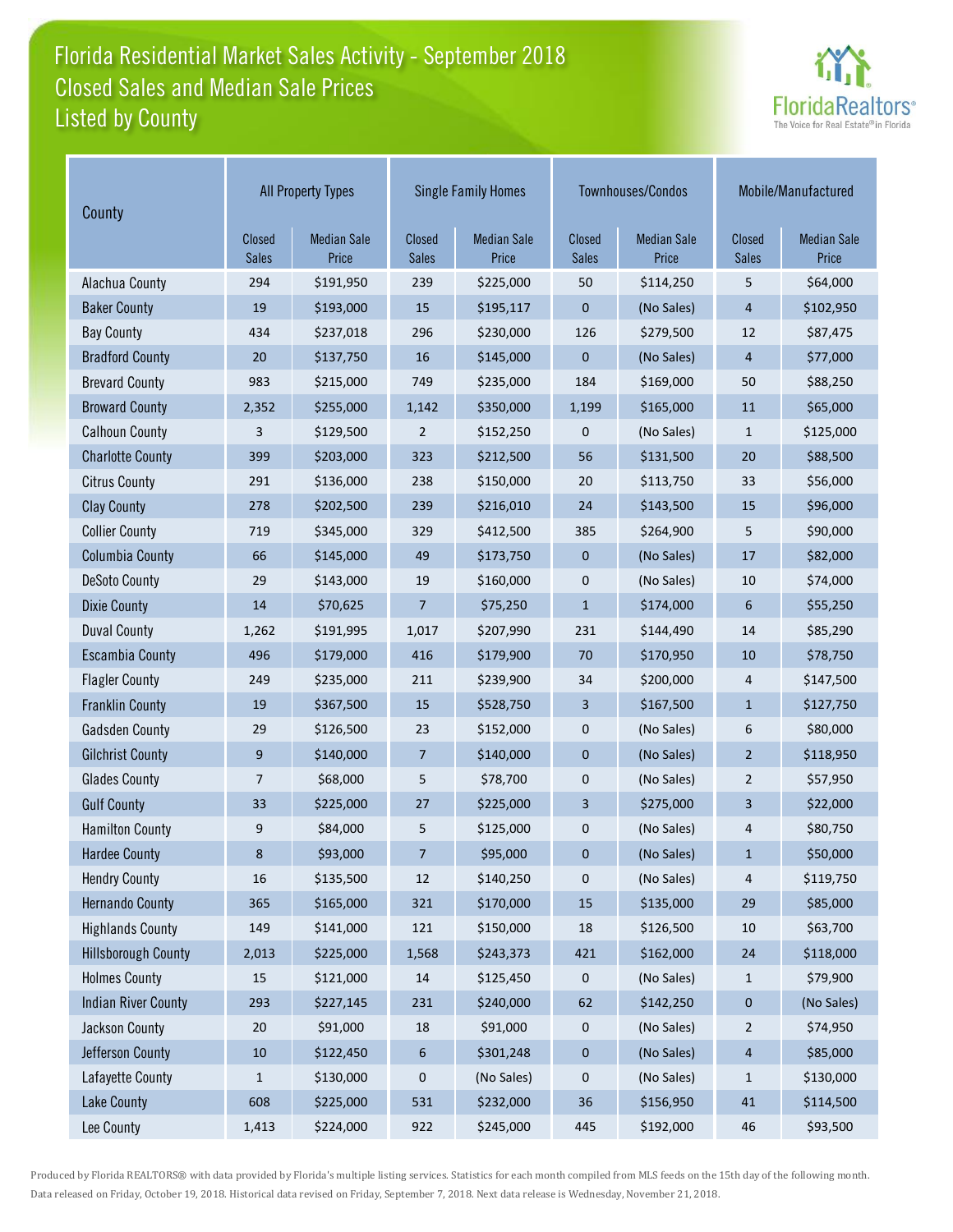## Florida Residential Market Sales Activity - September 2018 Listed by Zip Code (Grouped by County)\* Closed Sales and Median Sale Prices



| Zip Code<br>County |       | <b>All Property Types</b> |                             | <b>Single Family Homes</b>    |                             |                               | Townhouses/Condos           | Mobile/Manufactured           |                             |
|--------------------|-------|---------------------------|-----------------------------|-------------------------------|-----------------------------|-------------------------------|-----------------------------|-------------------------------|-----------------------------|
|                    |       | Closed<br><b>Sales</b>    | <b>Median Sale</b><br>Price | <b>Closed</b><br><b>Sales</b> | <b>Median Sale</b><br>Price | <b>Closed</b><br><b>Sales</b> | <b>Median Sale</b><br>Price | <b>Closed</b><br><b>Sales</b> | <b>Median Sale</b><br>Price |
| <b>Baker</b>       | 32087 | 0                         | (No Sales)                  | 0                             | (No Sales)                  | 0                             | (No Sales)                  | 0                             | (No Sales)                  |
| <b>Baker</b>       | 32234 | 0                         | (No Sales)                  | $\mathbf{0}$                  | (No Sales)                  | $\mathbf 0$                   | (No Sales)                  | $\mathbf 0$                   | (No Sales)                  |
| Bay                | 32401 | 26                        | \$125,000                   | 24                            | \$133,500                   | $\mathbf{1}$                  | \$120,000                   | $\mathbf{1}$                  | \$85,950                    |
| Bay                | 32402 | 0                         | (No Sales)                  | $\mathbf 0$                   | (No Sales)                  | $\mathbf 0$                   | (No Sales)                  | $\mathbf 0$                   | (No Sales)                  |
| Bay                | 32403 | $\mathbf 0$               | (No Sales)                  | 0                             | (No Sales)                  | 0                             | (No Sales)                  | $\mathbf 0$                   | (No Sales)                  |
| Bay                | 32404 | 72                        | \$199,900                   | 70                            | \$199,950                   | $\overline{0}$                | (No Sales)                  | $\overline{2}$                | \$85,750                    |
| Bay                | 32405 | 37                        | \$193,500                   | 37                            | \$193,500                   | $\mathbf 0$                   | (No Sales)                  | $\mathbf 0$                   | (No Sales)                  |
| Bay                | 32406 | $\mathbf 0$               | (No Sales)                  | $\mathbf 0$                   | (No Sales)                  | $\overline{0}$                | (No Sales)                  | $\mathbf{0}$                  | (No Sales)                  |
| Bay                | 32407 | 67                        | \$275,000                   | 36                            | \$241,038                   | 31                            | \$318,000                   | 0                             | (No Sales)                  |
| Bay                | 32408 | 76                        | \$257,450                   | 31                            | \$255,000                   | 43                            | \$275,000                   | $\overline{2}$                | \$81,500                    |
| Bay                | 32409 | 18                        | \$234,250                   | 14                            | \$261,250                   | $\mathbf{1}$                  | \$280,000                   | 3                             | \$123,000                   |
| Bay                | 32410 | $\mathbf 0$               | (No Sales)                  | $\mathbf 0$                   | (No Sales)                  | $\mathbf 0$                   | (No Sales)                  | $\mathbf 0$                   | (No Sales)                  |
| Bay                | 32411 | 0                         | (No Sales)                  | 0                             | (No Sales)                  | 0                             | (No Sales)                  | 0                             | (No Sales)                  |
| Bay                | 32412 | $\mathbf 0$               | (No Sales)                  | $\mathbf{0}$                  | (No Sales)                  | $\mathbf 0$                   | (No Sales)                  | $\mathbf 0$                   | (No Sales)                  |
| Bay                | 32413 | 98                        | \$301,200                   | 50                            | \$322,000                   | 47                            | \$269,900                   | $\mathbf{1}$                  | \$102,500                   |
| Bay                | 32417 | $\mathbf 0$               | (No Sales)                  | $\mathbf 0$                   | (No Sales)                  | $\mathbf 0$                   | (No Sales)                  | $\mathbf 0$                   | (No Sales)                  |
| Bay                | 32437 | 0                         | (No Sales)                  | 0                             | (No Sales)                  | 0                             | (No Sales)                  | 0                             | (No Sales)                  |
| Bay                | 32438 | 3                         | \$66,560                    | $\overline{2}$                | \$127,780                   | $\mathbf 0$                   | (No Sales)                  | $\mathbf{1}$                  | \$29,000                    |
| Bay                | 32444 | 30                        | \$225,000                   | 30                            | \$225,000                   | 0                             | (No Sales)                  | $\mathbf 0$                   | (No Sales)                  |
| Bay                | 32456 | 4                         | \$285,000                   | $\mathbf{1}$                  | \$275,000                   | 3                             | \$295,000                   | $\mathbf{0}$                  | (No Sales)                  |
| Bay                | 32461 | $\mathbf 0$               | (No Sales)                  | 0                             | (No Sales)                  | 0                             | (No Sales)                  | $\mathbf 0$                   | (No Sales)                  |
| Bay                | 32462 | $\mathbf{1}$              | \$35,000                    | $\mathbf 0$                   | (No Sales)                  | $\mathbf 0$                   | (No Sales)                  | $\mathbf{1}$                  | \$35,000                    |
| Bay                | 32466 | 2                         | \$172,500                   | 1                             | \$245,000                   | 0                             | (No Sales)                  | $\mathbf{1}$                  | \$100,000                   |
| <b>Bradford</b>    | 32042 | 0                         | (No Sales)                  | $\bf{0}$                      | (No Sales)                  | $\mathbf 0$                   | (No Sales)                  | $\mathbf{0}$                  | (No Sales)                  |
| <b>Bradford</b>    | 32044 | 5                         | \$74,000                    | 3                             | \$165,000                   | 0                             | (No Sales)                  | $\overline{2}$                | \$55,250                    |
| <b>Bradford</b>    | 32054 | $\mathbf{1}$              | \$210,000                   | $\mathbf{1}$                  | \$210,000                   | 0                             | (No Sales)                  | $\mathbf 0$                   | (No Sales)                  |
| <b>Bradford</b>    | 32058 | $\overline{2}$            | \$120,750                   | $\mathbf{1}$                  | \$161,500                   | $\mathbf 0$                   | (No Sales)                  | $\mathbf{1}$                  | \$80,000                    |
| <b>Bradford</b>    | 32083 | $\bf{0}$                  | (No Sales)                  | $\bf{0}$                      | (No Sales)                  | $\mathbf 0$                   | (No Sales)                  | $\pmb{0}$                     | (No Sales)                  |
| <b>Bradford</b>    | 32091 | 8                         | \$133,500                   | 7                             | \$117,000                   | 0                             | (No Sales)                  | $\mathbf{1}$                  | \$150,000                   |
| <b>Bradford</b>    | 32622 | $\bf{0}$                  | (No Sales)                  | $\bf{0}$                      | (No Sales)                  | $\pmb{0}$                     | (No Sales)                  | $\pmb{0}$                     | (No Sales)                  |
| <b>Bradford</b>    | 32656 | 3                         | \$135,500                   | 3                             | \$135,500                   | 0                             | (No Sales)                  | 0                             | (No Sales)                  |
| <b>Bradford</b>    | 32666 | $\mathbf{1}$              | \$181,000                   | $\mathbf{1}$                  | \$181,000                   | $\pmb{0}$                     | (No Sales)                  | 0                             | (No Sales)                  |
| <b>Bradford</b>    | 32694 | 0                         | (No Sales)                  | 0                             | (No Sales)                  | 0                             | (No Sales)                  | 0                             | (No Sales)                  |
| <b>Brevard</b>     | 32754 | $14\,$                    | \$211,201                   | $11\,$                        | \$237,500                   | $\pmb{0}$                     | (No Sales)                  | 3                             | \$58,000                    |
| <b>Brevard</b>     | 32775 | 0                         | (No Sales)                  | 0                             | (No Sales)                  | 0                             | (No Sales)                  | 0                             | (No Sales)                  |
| <b>Brevard</b>     | 32780 | 58                        | \$173,000                   | $41\,$                        | \$222,500                   | 17                            | \$90,000                    | $\pmb{0}$                     | (No Sales)                  |
| <b>Brevard</b>     | 32781 | $\mathbf 0$               | (No Sales)                  | 0                             | (No Sales)                  | 0                             | (No Sales)                  | 0                             | (No Sales)                  |
| <b>Brevard</b>     | 32783 | $\bf{0}$                  | (No Sales)                  | $\bf{0}$                      | (No Sales)                  | $\mathbf 0$                   | (No Sales)                  | $\bf{0}$                      | (No Sales)                  |

\* Statistics for each listed zip code are presented only for the portion of the zip code located inside the county specified.

As a result, some zip codes will appear in this list more than once if they cover areas in more than one county.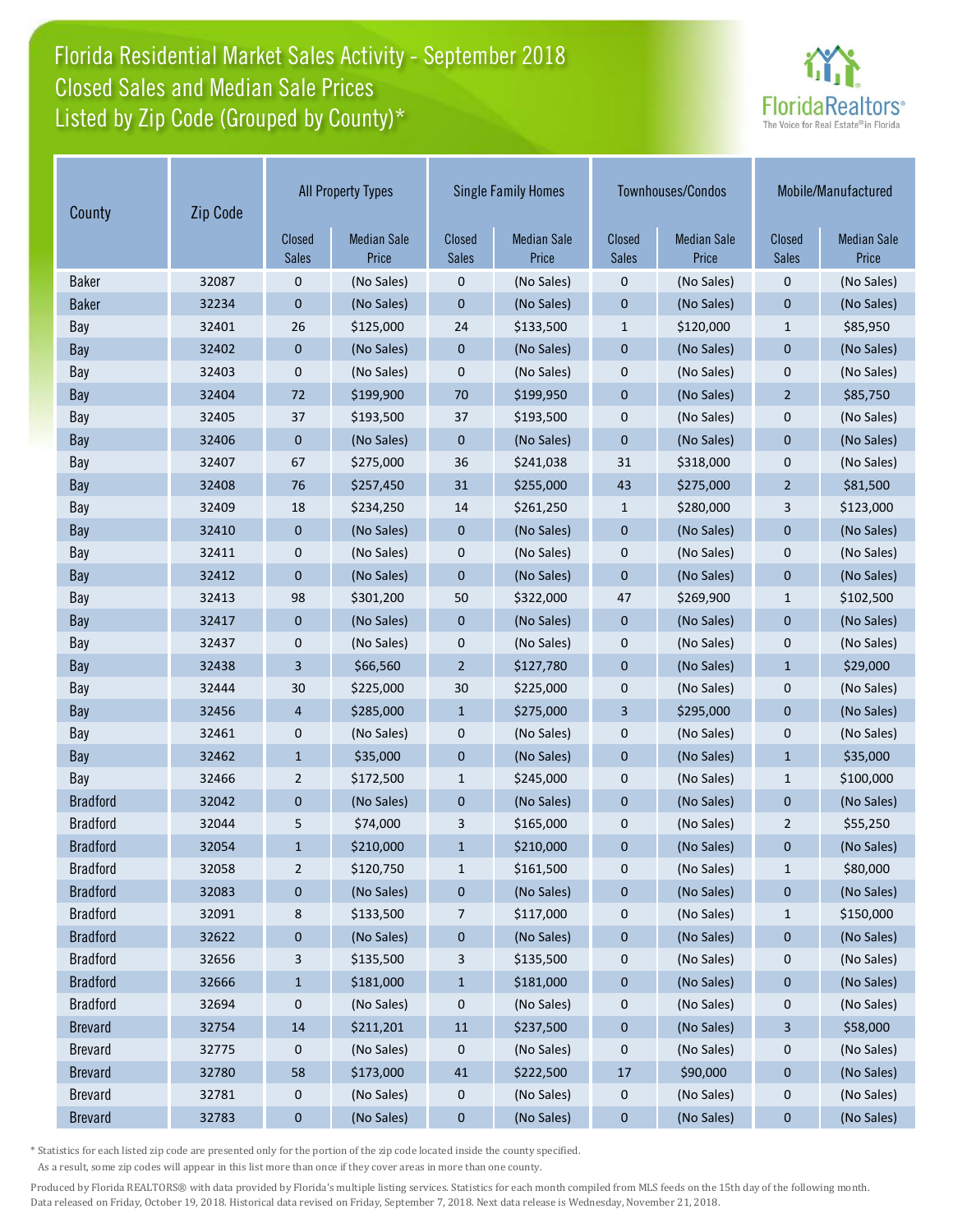# Florida Residential Market Sales Activity - September 2018 Listed by Zip Code (Grouped by County)\* Closed Sales and Median Sale Prices



| County         | Zip Code |                        | <b>All Property Types</b>   |                        | <b>Single Family Homes</b>  |                               | Townhouses/Condos           | Mobile/Manufactured           |                             |
|----------------|----------|------------------------|-----------------------------|------------------------|-----------------------------|-------------------------------|-----------------------------|-------------------------------|-----------------------------|
|                |          | Closed<br><b>Sales</b> | <b>Median Sale</b><br>Price | Closed<br><b>Sales</b> | <b>Median Sale</b><br>Price | <b>Closed</b><br><b>Sales</b> | <b>Median Sale</b><br>Price | <b>Closed</b><br><b>Sales</b> | <b>Median Sale</b><br>Price |
| <b>Brevard</b> | 32796    | 28                     | \$165,950                   | 23                     | \$185,000                   | 5                             | \$112,000                   | $\mathbf 0$                   | (No Sales)                  |
| <b>Brevard</b> | 32815    | 0                      | (No Sales)                  | 0                      | (No Sales)                  | $\mathbf 0$                   | (No Sales)                  | $\mathbf 0$                   | (No Sales)                  |
| <b>Brevard</b> | 32899    | 0                      | (No Sales)                  | 0                      | (No Sales)                  | $\boldsymbol{0}$              | (No Sales)                  | $\mathbf 0$                   | (No Sales)                  |
| <b>Brevard</b> | 32901    | 38                     | \$186,000                   | 30                     | \$217,500                   | 8                             | \$153,850                   | $\mathbf 0$                   | (No Sales)                  |
| <b>Brevard</b> | 32902    | 0                      | (No Sales)                  | 0                      | (No Sales)                  | $\boldsymbol{0}$              | (No Sales)                  | $\mathbf 0$                   | (No Sales)                  |
| <b>Brevard</b> | 32903    | 25                     | \$403,500                   | 17                     | \$469,000                   | 8                             | \$335,000                   | $\overline{0}$                | (No Sales)                  |
| <b>Brevard</b> | 32904    | 67                     | \$260,000                   | 59                     | \$275,000                   | 4                             | \$90,000                    | 4                             | \$78,500                    |
| <b>Brevard</b> | 32905    | 45                     | \$122,000                   | 24                     | \$148,950                   | 15                            | \$83,500                    | 6                             | \$87,000                    |
| <b>Brevard</b> | 32906    | 0                      | (No Sales)                  | 0                      | (No Sales)                  | $\mathbf 0$                   | (No Sales)                  | 0                             | (No Sales)                  |
| <b>Brevard</b> | 32907    | 60                     | \$174,000                   | 58                     | \$177,000                   | $\mathbf 0$                   | (No Sales)                  | $\overline{2}$                | \$59,600                    |
| <b>Brevard</b> | 32908    | 33                     | \$190,000                   | 33                     | \$190,000                   | $\mathbf 0$                   | (No Sales)                  | $\mathbf 0$                   | (No Sales)                  |
| <b>Brevard</b> | 32909    | 64                     | \$181,150                   | 64                     | \$181,150                   | $\mathbf 0$                   | (No Sales)                  | $\mathbf 0$                   | (No Sales)                  |
| <b>Brevard</b> | 32910    | 0                      | (No Sales)                  | 0                      | (No Sales)                  | $\boldsymbol{0}$              | (No Sales)                  | $\mathbf 0$                   | (No Sales)                  |
| <b>Brevard</b> | 32911    | 0                      | (No Sales)                  | $\mathbf 0$            | (No Sales)                  | $\mathbf 0$                   | (No Sales)                  | $\mathbf 0$                   | (No Sales)                  |
| <b>Brevard</b> | 32912    | 0                      | (No Sales)                  | 0                      | (No Sales)                  | $\boldsymbol{0}$              | (No Sales)                  | $\mathbf 0$                   | (No Sales)                  |
| <b>Brevard</b> | 32919    | 0                      | (No Sales)                  | 0                      | (No Sales)                  | $\mathbf 0$                   | (No Sales)                  | $\mathbf 0$                   | (No Sales)                  |
| <b>Brevard</b> | 32920    | 19                     | \$225,000                   | $\mathbf{1}$           | \$225,000                   | 18                            | \$210,000                   | $\mathbf 0$                   | (No Sales)                  |
| <b>Brevard</b> | 32922    | 6                      | \$121,450                   | 5                      | \$99,900                    | $\mathbf{1}$                  | \$205,000                   | $\mathbf 0$                   | (No Sales)                  |
| <b>Brevard</b> | 32923    | 0                      | (No Sales)                  | 0                      | (No Sales)                  | $\mathbf 0$                   | (No Sales)                  | 0                             | (No Sales)                  |
| <b>Brevard</b> | 32924    | 0                      | (No Sales)                  | 0                      | (No Sales)                  | $\mathbf 0$                   | (No Sales)                  | $\overline{0}$                | (No Sales)                  |
| <b>Brevard</b> | 32925    | 0                      | (No Sales)                  | 0                      | (No Sales)                  | $\mathbf 0$                   | (No Sales)                  | $\mathbf 0$                   | (No Sales)                  |
| <b>Brevard</b> | 32926    | 42                     | \$183,500                   | 30                     | \$238,950                   | 3                             | \$118,000                   | 9                             | \$78,855                    |
| <b>Brevard</b> | 32927    | 39                     | \$184,900                   | 34                     | \$191,500                   | 4                             | \$132,700                   | $\mathbf{1}$                  | \$90,000                    |
| <b>Brevard</b> | 32931    | 39                     | \$255,000                   | 8                      | \$577,450                   | 31                            | \$225,500                   | $\mathbf 0$                   | (No Sales)                  |
| <b>Brevard</b> | 32932    | 0                      | (No Sales)                  | 0                      | (No Sales)                  | $\mathbf 0$                   | (No Sales)                  | 0                             | (No Sales)                  |
| <b>Brevard</b> | 32934    | 26                     | \$312,000                   | 25                     | \$318,500                   | $\mathbf{1}$                  | \$253,800                   | $\mathbf 0$                   | (No Sales)                  |
| <b>Brevard</b> | 32935    | 65                     | \$160,000                   | 47                     | \$165,000                   | 18                            | \$112,000                   | 0                             | (No Sales)                  |
| <b>Brevard</b> | 32936    | 0                      | (No Sales)                  | 0                      | (No Sales)                  | $\pmb{0}$                     | (No Sales)                  | 0                             | (No Sales)                  |
| <b>Brevard</b> | 32937    | 45                     | \$310,000                   | 24                     | \$326,000                   | 21                            | \$270,000                   | 0                             | (No Sales)                  |
| <b>Brevard</b> | 32940    | 76                     | \$294,318                   | 68                     | \$315,200                   | $\bf8$                        | \$223,198                   | 0                             | (No Sales)                  |
| <b>Brevard</b> | 32941    | 0                      | (No Sales)                  | 0                      | (No Sales)                  | 0                             | (No Sales)                  | 0                             | (No Sales)                  |
| <b>Brevard</b> | 32949    | 3                      | \$325,900                   | 3                      | \$325,900                   | $\pmb{0}$                     | (No Sales)                  | 0                             | (No Sales)                  |
| <b>Brevard</b> | 32950    | 5                      | \$340,000                   | 5                      | \$340,000                   | 0                             | (No Sales)                  | 0                             | (No Sales)                  |
| <b>Brevard</b> | 32951    | 29                     | \$443,000                   | 27                     | \$450,000                   | $\mathbf{1}$                  | \$415,000                   | $\mathbf{1}$                  | \$108,500                   |
| <b>Brevard</b> | 32952    | 29                     | \$289,900                   | 22                     | \$336,950                   | 6                             | \$220,000                   | 1                             | \$76,500                    |
| <b>Brevard</b> | 32953    | 34                     | \$330,450                   | 28                     | \$362,450                   | 5                             | \$321,000                   | $\mathbf{1}$                  | \$49,891                    |
| <b>Brevard</b> | 32954    | 0                      | (No Sales)                  | 0                      | (No Sales)                  | $\pmb{0}$                     | (No Sales)                  | $\pmb{0}$                     | (No Sales)                  |
| <b>Brevard</b> | 32955    | 68                     | \$265,450                   | 58                     | \$280,000                   | 10                            | \$152,500                   | 0                             | (No Sales)                  |

\* Statistics for each listed zip code are presented only for the portion of the zip code located inside the county specified.

As a result, some zip codes will appear in this list more than once if they cover areas in more than one county.